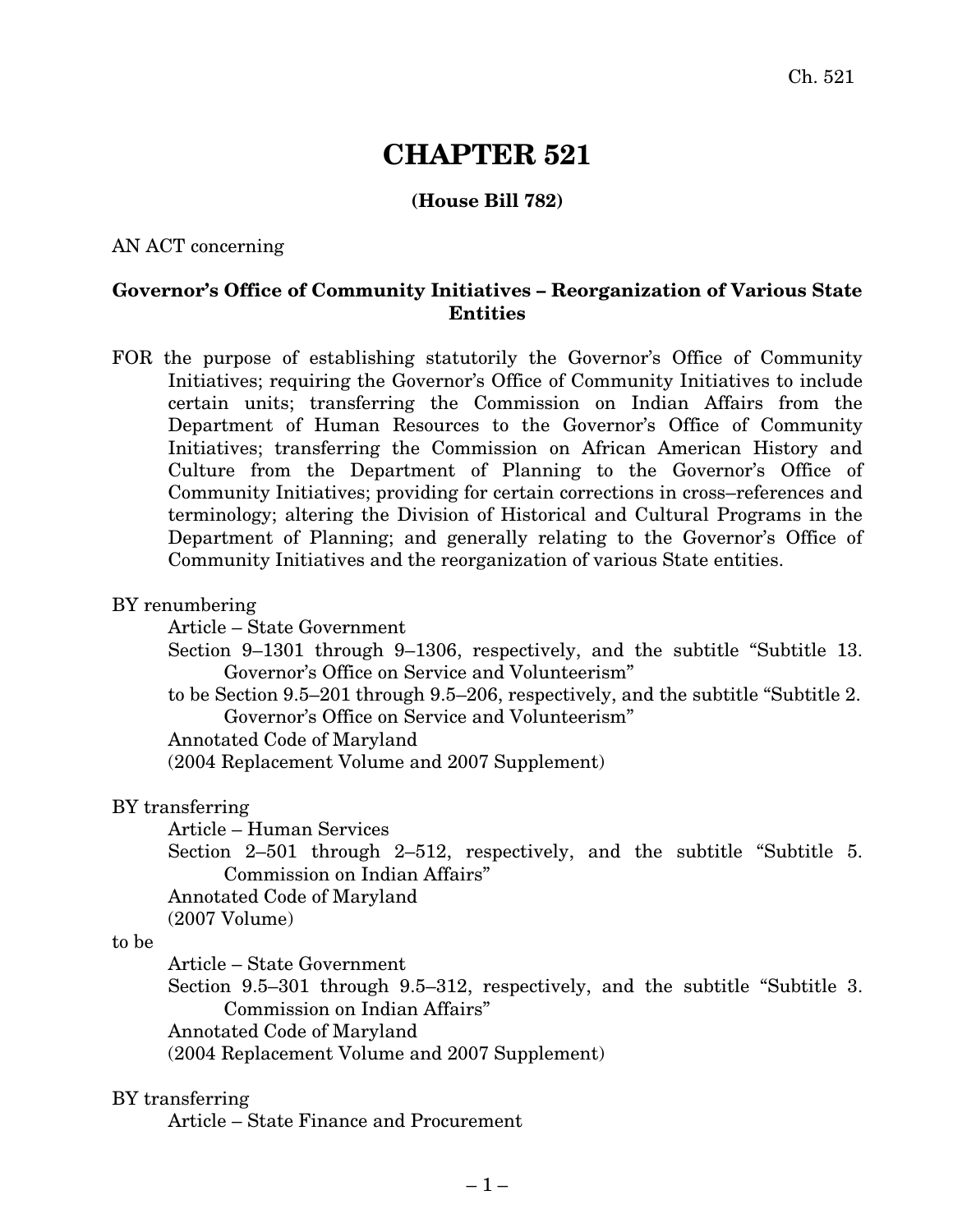# Ch. 521 MARTIN O'MALLEY, Governor

| to be | Section 5A–201 through 5A–208, respectively, and the subtitle "Subtitle 2.<br>Commission on African American History and Culture"<br><b>Annotated Code of Maryland</b><br>(2006 Replacement Volume and 2007 Supplement) |
|-------|-------------------------------------------------------------------------------------------------------------------------------------------------------------------------------------------------------------------------|
|       | Article – State Government<br>Section 9.5–401 through 9.5–408, respectively, and the subtitle "Subtitle 4.<br>Commission on African American History and Culture"<br><b>Annotated Code of Maryland</b>                  |
|       | (2004 Replacement Volume and 2007 Supplement)                                                                                                                                                                           |
|       | BY repealing and reenacting, with amendments,<br>Article – State Finance and Procurement<br>Section 5A-102                                                                                                              |
|       | <b>Annotated Code of Maryland</b><br>(2006 Replacement Volume and 2007 Supplement)                                                                                                                                      |
|       | BY adding to<br>Article – State Government<br>Section 9.5–101 to be under the new title "Title 9.5. Governor's Office of<br>Community Initiatives" and the new subtitle "Subtitle 1. Governmental                       |
|       | Units"<br><b>Annotated Code of Maryland</b><br>(2004 Replacement Volume and 2007 Supplement)                                                                                                                            |
|       | BY repealing and reenacting, with amendments,<br>Article – State Government<br>Section 9.5-202                                                                                                                          |
|       | <b>Annotated Code of Maryland</b><br>(2004 Replacement Volume and 2007 Supplement)<br>(As enacted by Section 1 of this Act)                                                                                             |
|       | BY repealing and reenacting, with amendments,<br>Article – State Government<br>Section 9.5-302, 9.5-305, 9.5-306, and 9.5-309<br><b>Annotated Code of Maryland</b>                                                      |
|       | (2004 Replacement Volume and 2007 Supplement)<br>(As enacted by Section 2 of this Act)                                                                                                                                  |
|       | BY repealing and reenacting, with amendments,                                                                                                                                                                           |
|       | Article – State Government<br>Section 9.5-402, 9.5-405, 9.5-406, and 9.5-408                                                                                                                                            |
|       | Annotated Code of Maryland                                                                                                                                                                                              |
|       | (2004 Replacement Volume and 2007 Supplement)<br>(As enacted by Section 3 of this Act)                                                                                                                                  |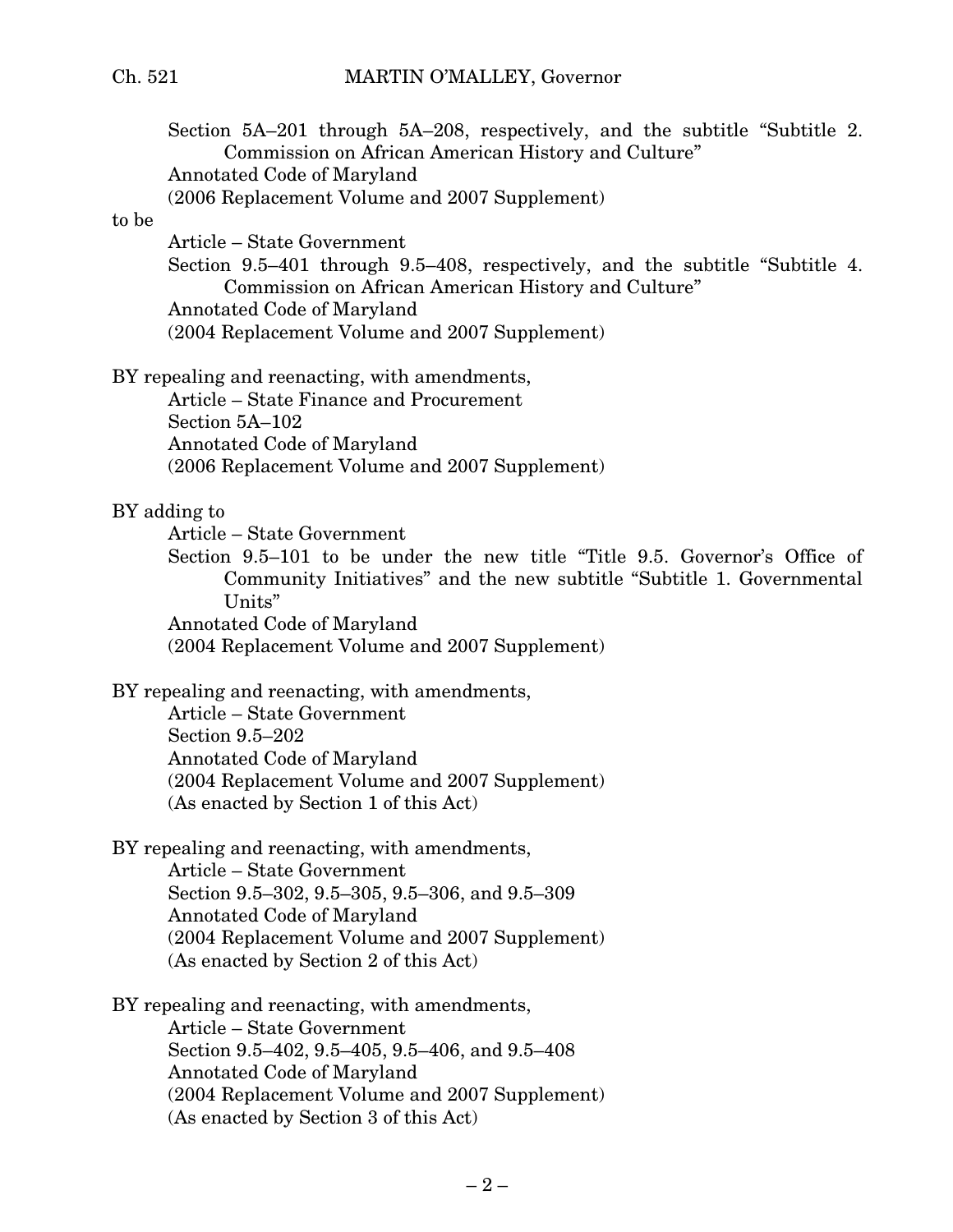SECTION 1. BE IT ENACTED BY THE GENERAL ASSEMBLY OF MARYLAND, That Section(s) 9–1301 through 9–1306, respectively, and the subtitle "Subtitle 13. Governor's Office on Service and Volunteerism" of Article – State Government of the Annotated Code of Maryland be renumbered to be Section(s) 9.5–201 through 9.5–206, respectively, and the subtitle "Subtitle 2. Governor's Office on Service and Volunteerism".

SECTION 2. AND BE IT FURTHER ENACTED, That Section(s) 2–501 through 2–512, respectively, and the subtitle "Subtitle 5. Commission on Indian Affairs" of Article – Human Services of the Annotated Code of Maryland be transferred to be Section(s) 9.5–301 through 9.5–312, respectively, and the subtitle "Subtitle 3. Commission on Indian Affairs" of Article – State Government of the Annotated Code of Maryland.

SECTION 3. AND BE IT FURTHER ENACTED, That Section(s) 5A–201 through 5A–208, respectively, and the subtitle "Subtitle 2. Commission on African American History and Culture" of Article – State Finance and Procurement of the Annotated Code of Maryland be transferred to be Section(s) 9.5–401 through 9.5–408, respectively, and the subtitle "Subtitle 4. Commission on African American History and Culture" of Article – State Government of the Annotated Code of Maryland.

SECTION 4. AND BE IT FURTHER ENACTED, That the Laws of Maryland read as follows:

## **Article – State Finance and Procurement**

5A–102.

The Division of Historical and Cultural Programs includes**[**:

- (1) the Commission on African American History and Culture; and
- (2)**]** the Maryland Historical Trust.

#### **Article – State Government**

## **TITLE 9.5. GOVERNOR'S OFFICE OF COMMUNITY INITIATIVES.**

#### **SUBTITLE 1. GOVERNMENTAL UNITS.**

#### **9.5–101.**

## **(A) THERE IS A GOVERNOR'S OFFICE OF COMMUNITY INITIATIVES, AS AUTHORIZED UNDER EXECUTIVE ORDER 01.01.07.2007.25.**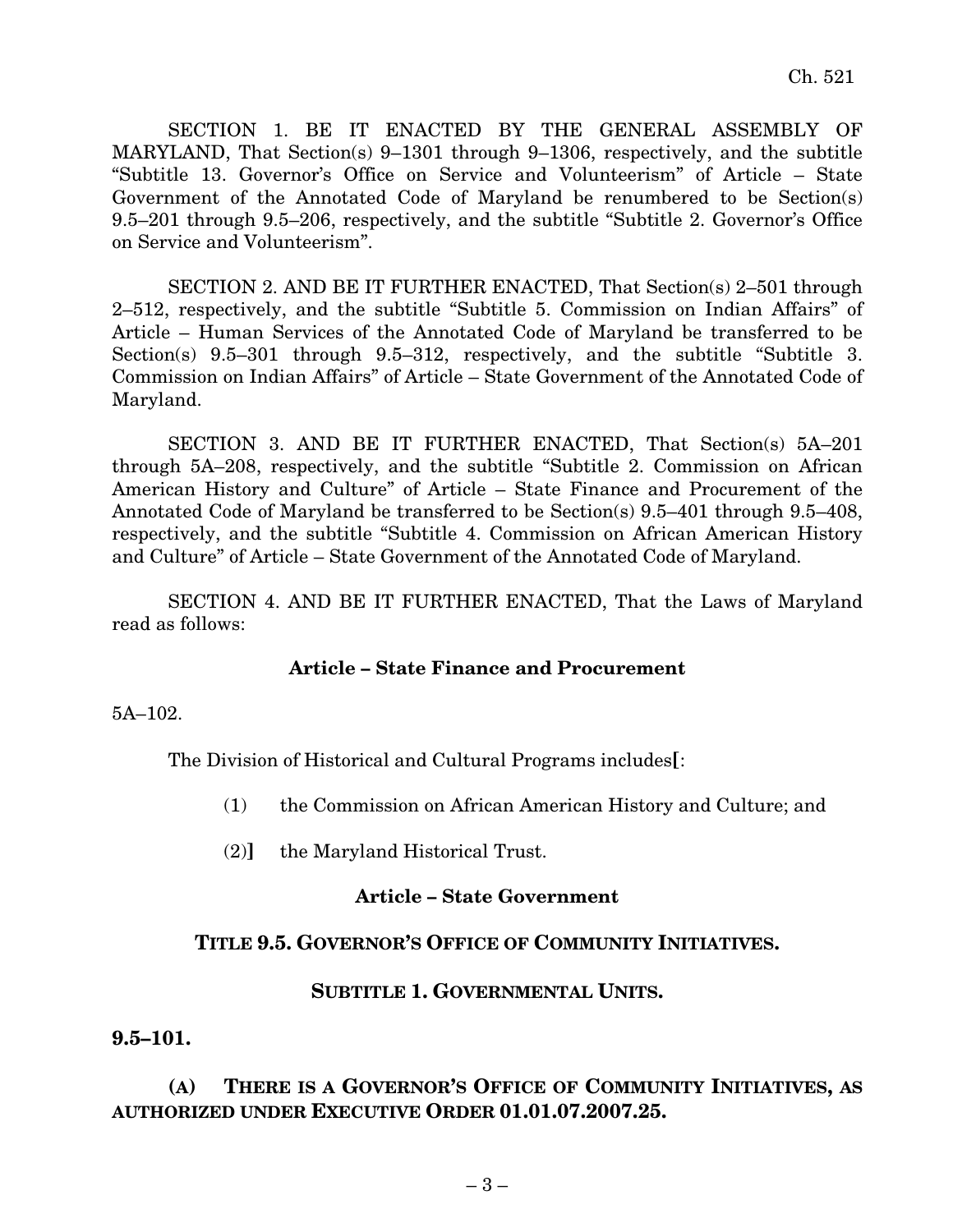## Ch. 521 MARTIN O'MALLEY, Governor

**(B) THE GOVERNOR'S OFFICE OF COMMUNITY INITIATIVES SHALL INCLUDE THE FOLLOWING UNITS:**

**(1) THE GOVERNOR'S OFFICE ON SERVICE AND VOLUNTEERISM, UNDER SUBTITLE 2 OF THIS TITLE;**

**(2) THE COMMISSION ON INDIAN AFFAIRS, UNDER SUBTITLE 3 OF THIS TITLE;**

**(3) THE COMMISSION ON AFRICAN AMERICAN HISTORY AND CULTURE, UNDER SUBTITLE 4 OF THIS TITLE; AND**

**(4) ANY OTHER UNIT AS AUTHORIZED BY LAW OR EXECUTIVE ORDER.**

 $9.5 - 202.$ 

There is a Governor's Office on Service and Volunteerism within the **[**Executive Department**] GOVERNOR'S OFFICE OF COMMUNITY INITIATIVES**.

9.5–302.

There is a Commission on Indian Affairs in the **[**Department**] GOVERNOR'S OFFICE OF COMMUNITY INITIATIVES**.

9.5–305.

(a) The Commission shall meet at the call of the chair, a majority of the members, or the **[**Secretary**] GOVERNOR OR THE GOVERNOR'S DESIGNEE**.

(b) A member of the Commission:

(1) may not receive compensation as a member of the Commission; but

(2) may receive reimbursement for expenses under the Standard State Travel Regulations, as provided in the State budget.

9.5–306.

(a) (1) With the approval of the **[**Secretary**] GOVERNOR**, the Commission shall appoint an administrator.

(2) The administrator may not be a member of the Commission.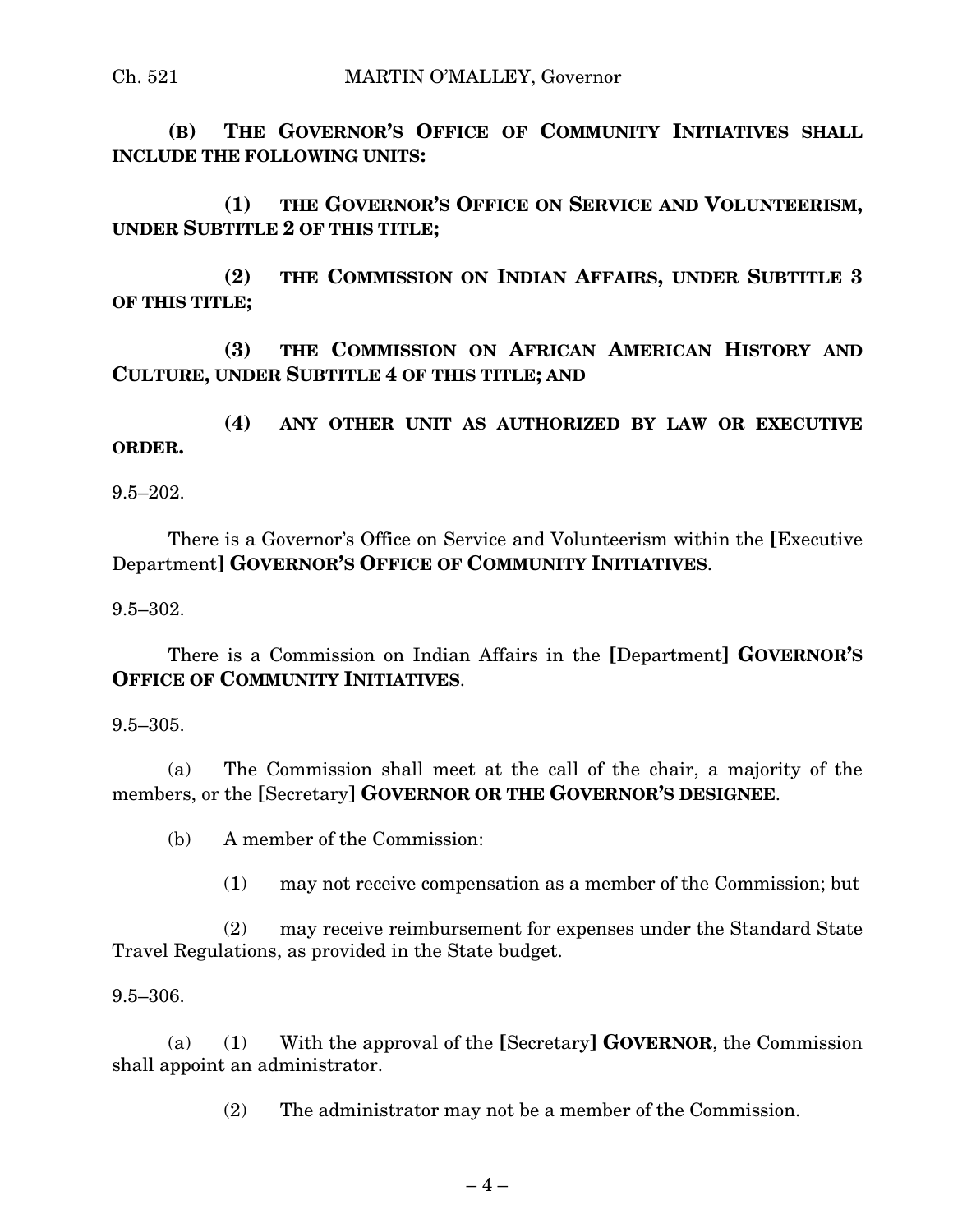(3) The administrator serves at the pleasure of the Commission, subject to the concurrence of the **[**Secretary**] GOVERNOR**.

(b) The administrator is a special appointment in the State Personnel Management System.

(c) Subject to the rules and policies of the Commission and the administrative supervision of the **[**Secretary**] GOVERNOR OR THE GOVERNOR'S DESIGNEE** in accordance with this title, the administrator shall:

(1) administer the activities of the Commission; and

(2) supervise the appointment and removal of personnel whom the Commission employs.

9.5–309.

(a) Subject to the approval of the **[**Secretary**] GOVERNOR**, the Commission may by regulation establish a process for an Indian community that is indigenous to the State to apply to the Commission for recognition of Maryland Indian status.

(b) (1) If the Commission finds that a petitioning group meets the requirements for recognition, the Commission may recommend to the Governor that it be granted recognition of Maryland Indian status.

(2) A member of the Commission may not vote or participate in deliberations on an application for recognition of Maryland Indian status made by the petitioning group to which the member belongs.

(c) (1) The Governor may issue an executive order providing recognition of Maryland Indian status to the petitioning group.

(2) The executive order:

(i) shall be submitted to the Joint Committee on Administrative, Executive, and Legislative Review; and

- (ii) shall take effect 30 days after it is submitted.
- (d) (1) This section does not:
	- (i) create a right of ownership or any other right to land;
	- (ii) create a benefit or entitlement of any kind;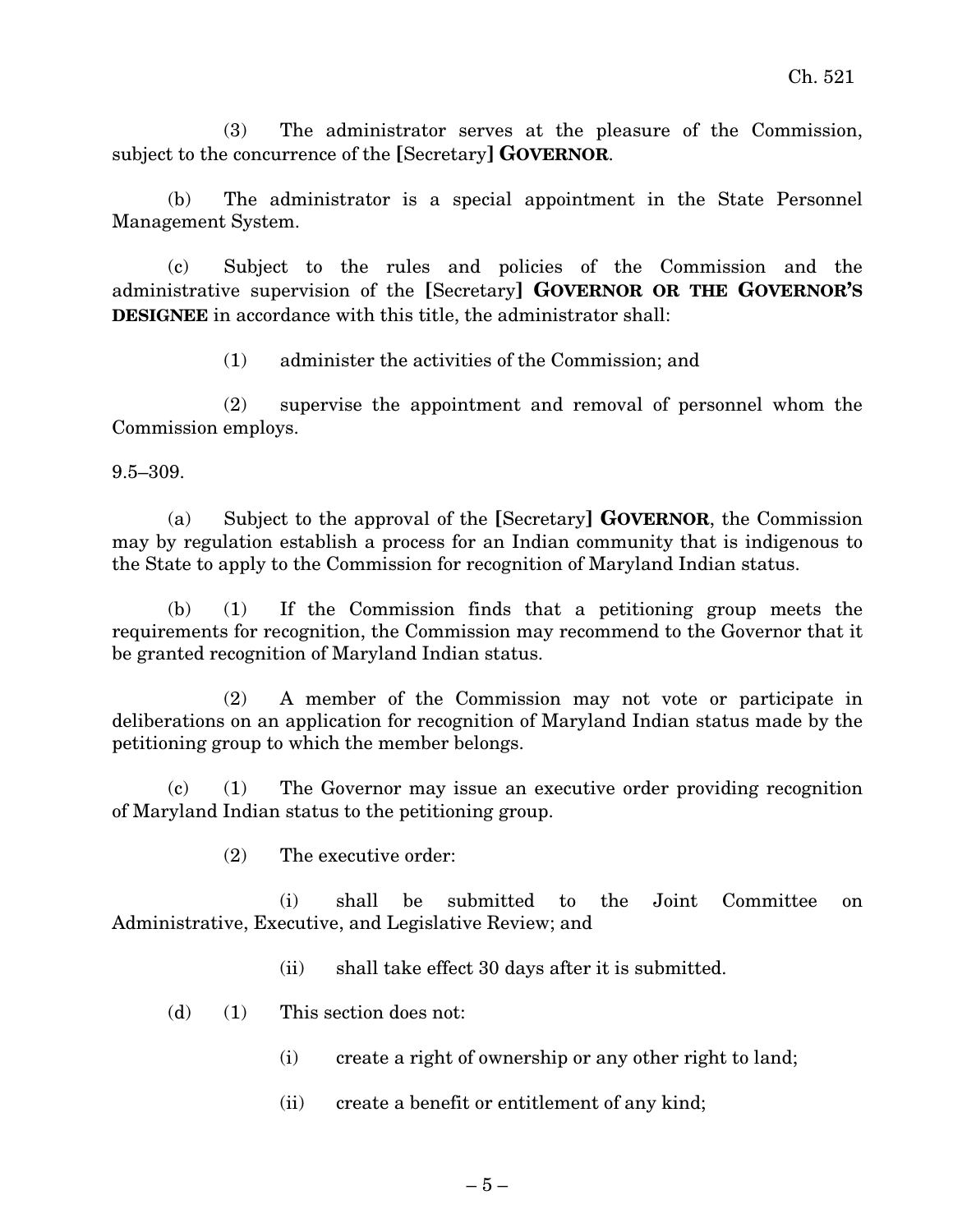## Ch. 521 MARTIN O'MALLEY, Governor

(iii) impair existing rights, benefits, or entitlements belonging to Indians living in the State;

(iv) impair existing judicial rulings of the State regarding Indians of the State; or

(v) give the Commission the power to establish standards for membership in an Indian community.

(2) The power to establish standards for membership in an Indian community is reserved to the community.

(3) An act or failure to act by the Commission under this section does not create a private cause of action under State law.

9.5–402.

There is a Commission on African American History and Culture **IN THE GOVERNOR'S OFFICE OF COMMUNITY INITIATIVES**.

9.5–405.

(a) The Commission shall meet at the call of the chair, a majority of the members, or the **[**Secretary**] GOVERNOR**.

(b) A member of the Commission:

(1) may not receive compensation as a member of the Commission; but

(2) is entitled to receive reimbursement for expenses under the Standard State Travel Regulations, as provided in the State budget.

9.5–406.

(a) (1) With the approval of the **[**Secretary**] GOVERNOR**, the Commission shall appoint a director.

(2) The director may not be a member of the Commission.

(3) The director serves at the pleasure of the Commission, subject to the concurrence of the **[**Secretary**] GOVERNOR**.

(b) The director is a special appointment in the State Personnel Management System.

 $-6-$